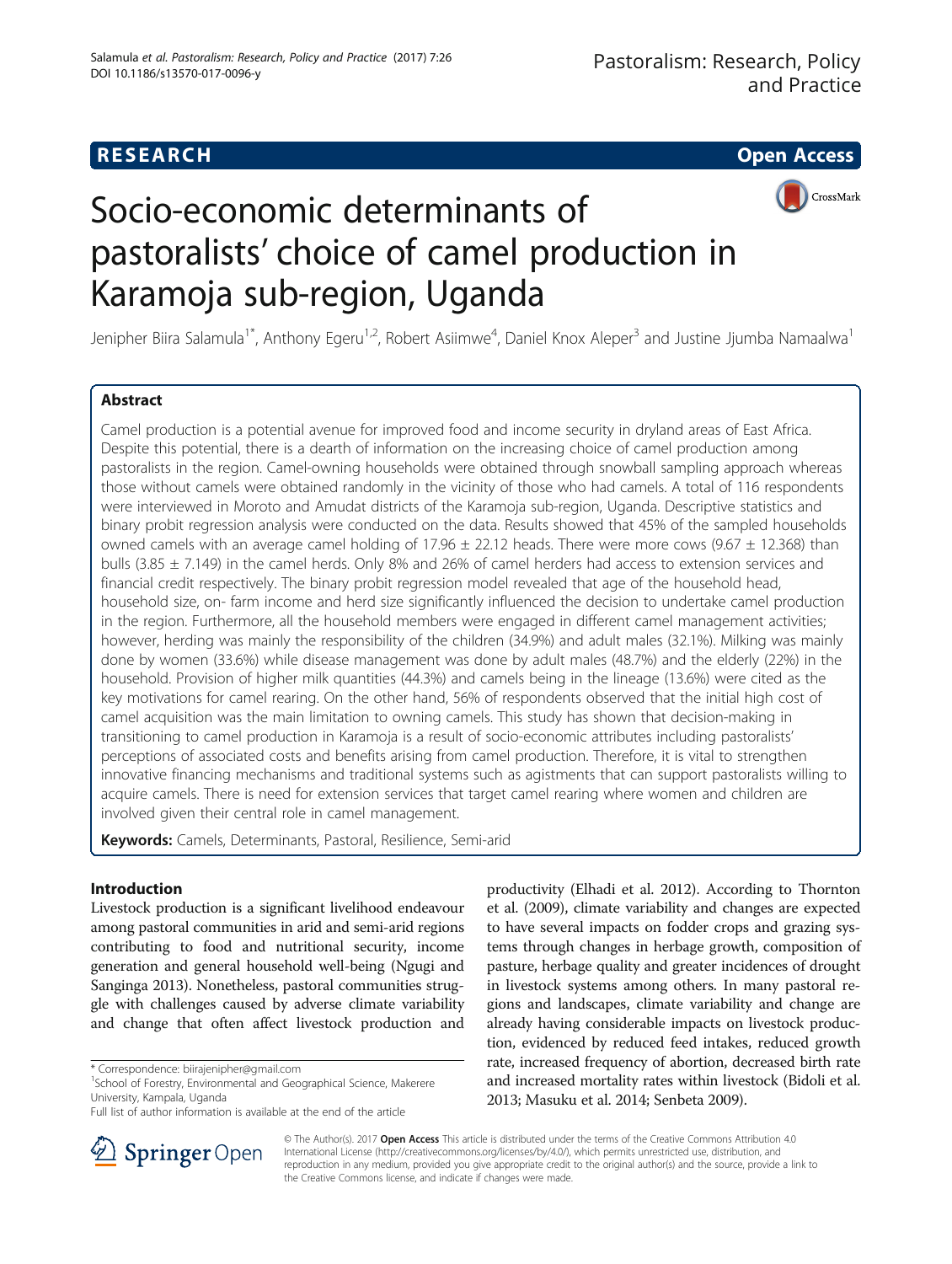According to Opiyo et al. [\(2016](#page-9-0)), pastoral communities remain vulnerable to climate-induced stresses owing to their low adaptive capacity and over-dependence on climate-sensitive livelihood activities. Their vulnerability to increasing climate change is further augmented by socioeconomic, political and ecological factors including, among others, inadequate sources of income, limited livestockmarketing opportunities, political marginalization, changing land tenure, unclear property right regimes and breakdown of traditional social and resource governance institutions (Bryan et al. [2013;](#page-8-0) Wasonga et al. [2012\)](#page-9-0).

Livestock remains an important component for livelihood sustainability in pastoral areas (Krätli et al. [2013\)](#page-8-0). And for households in these expanses, a food insecurity crisis is a reflection of a livestock crisis. As such, livestock is an important asset for increasing resilience of vulnerable people through risk diversification and asset accumulation (Silvestri et al. [2012](#page-9-0)). However, climatic variability will intensify the vulnerability of traditional livestock production systems, potentially lessening the effectiveness of livestock as a sustainable livelihood option (Nyariki et al. [2012;](#page-9-0) Sejian et al. [2015\)](#page-9-0).

Melesse [\(2015](#page-8-0)) reported that adoption of better technologies is fundamental for the transition and transformation of production systems. Pastoral communities in East Africa including the Samburu, Turkana, Pokot, Maasai, Boran, Somali and Rendile, among others, have seen increased adoption of resilient livestock species such as camels and herd diversification as a strategy to cushion themselves against the effects of extreme climate events (Fratkin [2001;](#page-8-0) Jones and Thornton [2009](#page-8-0); Kagunyu and Wanjohi [2014](#page-8-0); Österle [2008;](#page-9-0) Sperling [1987](#page-9-0)).

Similarly, to adapt to impacts of climate variability and climate change such as food insecurity, pasture and water scarcity among others, the Karamojong of Uganda have over time embraced camel rearing (Egeru et al. [2014](#page-8-0); Egeru et al. [2015\)](#page-8-0). The National livestock census of 2008/9 showed that Karamoja sub-region had nearly 33,000 camels (MAAIF and UBOS [2009\)](#page-8-0).

According to Deressa et al. [\(2009](#page-8-0)), the household decision to adopt improved livestock technologies including resilient livestock species is dependent on several environmental and socio-economic factors. The ecological factors reported to influence adoption of livestock production technology included availability of feed and water, and risk of diseases also influenced adoption of livestock production technology. Martínez-García et al. ([2015](#page-8-0)) highlighted the socioeconomic determinants of adopting improved livestock technologies as including: education, age, experience, availability of labour, household income, access to credit and farm characteristics. Non-adoption of technologies is attributed to different factors such as lack of knowledge on how to use/manage the technologies, high acquisition costs, capital constraints, lack of extension services, lack of credit and government policies (Martínez-García et al. [2015](#page-8-0)).

Whereas studies by Egeru et al. ([2015](#page-8-0)) indicated the existence of camel production in Karamoja and also documented the perceived livestock forage availability in the sub-region including forage suitable for camels, there has not been any attempt to understand why the Karamojong have continued to rear camels. According to Zanu et al. [\(2012\)](#page-9-0), it is critical in the resiliencebuilding process in pastoral areas to identify factors that contribute to adoption of new livestock technologies as well as those that represent main constraints to diffusion and adoption process. Tefera et al. ([2016](#page-9-0)) further note that understanding factors affecting household decisions is important for the adoption of productivity-enhancing

technologies. This study therefore set out to investigate the socio-economic determinants of choosing camel production in Moroto and Amudat districts of Uganda. The study also explored the camel herd characteristics and labour requirements, as well as the motivational and constraining factors for engagement in camel production.

## Study area

The study was conducted in Moroto and Amudat districts of the Karamoja sub-region which lies between latitudes 1° 30′ and 4° N, and longitudes 33° 30′ and 35° E in north-eastern Uganda. The region boarders South Sudan in the north and Kenya in the east (Egeru et al. [2015](#page-8-0)). Karamoja experiences a semi-arid climate with a sporadic uni-modal rainfall pattern experienced between May and August and an intensely hot dry season occurring from November to March (BakamaNume [2010](#page-8-0)). Rainfall in the sub-region ranges between 350 and 1000 mm per annum, variable in space and time (Nalule [2010](#page-9-0)), with the annual total rainfall making the region characterized as a sub-humid system. The temperatures in the region are high, ranging from a minimum of 15 °C to 18 °C and a maximum of 28 °C to 32.5 °C (Mubiru [2010](#page-9-0)). The vegetation in Karamoja subregion is mostly savannah characterized by indigenous tropical grasses with nearly all the over-storey composed of Acacia species (Egeru et al. [2014;](#page-8-0) Nalule [2010\)](#page-9-0). Numerous water sources exist in the sub-region from which the communities in Karamoja and beyond, especially the Turkana and Pokot from Kenya and Toposa from South Sudan, draw water for domestic use and for their livestock (Swidiq et al. [2014](#page-9-0)).

Livestock-based livelihoods still remain the best economic mainstay of households in Karamoja (Levine [2010](#page-8-0)). The 2008/9 National Livestock Census estimated livestock population in the region at 2,253,960 cattle, 2,025,293 goats, 1,685,500 sheep, 960 donkeys and 32,870 camels (MAAIF and UBOS [2009](#page-8-0)). Camels have been reported to be owned by just a few individuals in Karamoja sub-region, especially in the drier parts of Moroto district among the Matheniko (ACF [2008](#page-8-0)) and among the Pokot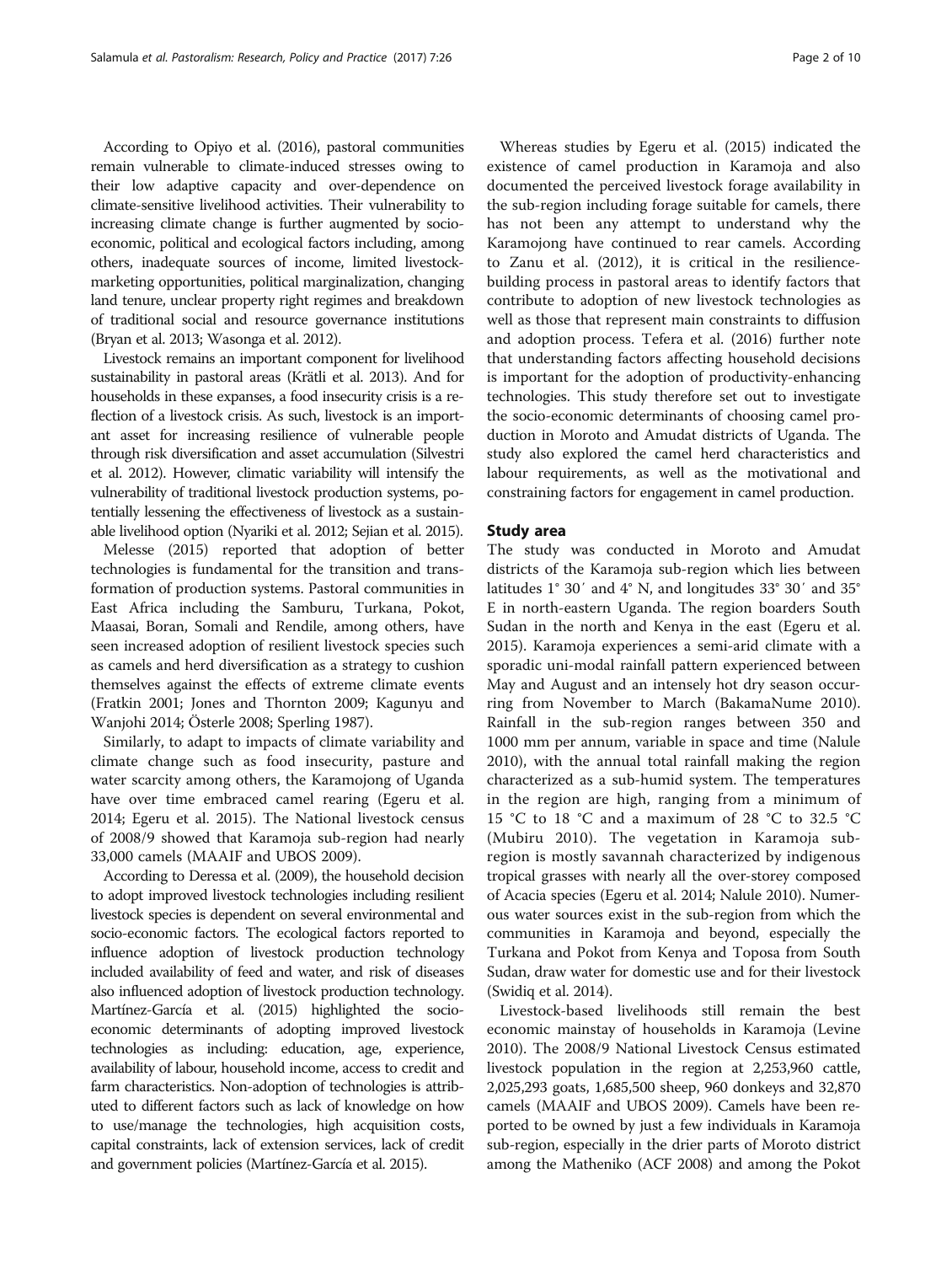in south-western Karamoja (Rugadya [2006\)](#page-9-0). Amudat and Moroto districts were purposively selected because they have the highest number of camels in Karamoja subregion (MAAIF and UBOS [2009\)](#page-8-0).

#### Methods

## Data collection

A multi-stage sampling technique was used to select the target areas as well as the respondents. Sub-counties within each district were stratified based on the estimated population of the camels, that is low, medium and high, and the sub-counties with the highest camel populations were selected for consideration, that is Rupa sub-county in Moroto district and Loroo and Amudat sub-counties in Amudat district. For the selection of respondents to be included in the cross-sectional survey, the choice-based sampling scheme (Donkers et al. [2003](#page-8-0)) that involves stratifying the population based on the dependent variable (in this case, camel ownership) was employed. Cram et al. ([2009\)](#page-8-0) indicated that choicebased sampling is particularly useful when the outcome to be explained is rare. The households within the selected sub-counties were grouped into two categories, that is those with and without camels. Since the camel-owning population was rare and unknown, a snowball-sampling technique was used to obtain households owning camels.

To determine the number of households without camels to be interviewed within the second category, a probability formula was adopted from Saxena et al. ([2010\)](#page-9-0), that is:

$$
n = z2 \times p \times q / e2
$$

where *n* is the required sample size, *z* is 1.96 at 95% level of confidence,  $p$  is 0.95 (which is approximately 95% and accommodates the margin of the households without camels in Karamoja sub-region) and  $q = 1 - p$ , i.e. 0.5, and  $e = 0.05$  (which is the margin of error at 5%). This gave a sample size of 72 households without camels. However, this value was lowered to match up the low sample size that emerged from the snowball sampling of camel herders so as to avoid sample size bias during analysis. Therefore, a total of 116 households were sampled out of which 52 owned camels while the 64 did not.

Individual interviews were used to gather information on the determinants of decision to own camels, camelherding characteristics and management practices, motivators and barriers to camel production. The target respondents were household heads and other camel herders as these were assumed to be more knowledgeable about production and management of camels. A semistructured questionnaire was used to guide the interviews. Guided interviews were used during data collection. This process allowed the enumerators to explain to the

respondents the purpose of the study and interview. This approach was preferred owing to the high illiteracy rates (88%) in the sub-region (Mafabi [2007](#page-8-0)). The enumerators also translated all the questions into the local dialect - Ngakaramajong - for ease of understanding and dialogue. This approach provided respondents with opportunity for informed consent and full participation in the study.

#### Data analysis

## Choice of camel production model specification

The study analysed the determinants of engagement in camel production using a binary choice model: the probit regression model. This model was chosen since the dependent variable is binary in nature and takes on a value zero or, otherwise, one. Further, the probit model is suitable for estimating parameters of interest when the dependent variable is not fully observed. The probit model constrains the probability to (0, 1) interval and assumes that the probability that an event will occur is non-linear and that the random error terms follow a normal distribution.

The model is based on the probability of success of an event which in this case it is the decision to own camels. The probability that an individual will choose to own camels depends on an underlying response variable that the expected utility from owning camels is greater than the utility of not. The random utility function  $(y^*)$  for a herder in Karamoja facing a decision to rear camels can be specified in Eq. 1 below:

$$
Yi = 1
$$
 if  $Y^* = i(x_i\beta + \varepsilon) > 0, 0$  if otherwise (1)

where Y is a dummy variable capturing household'<sup>s</sup> ownership of camels  $(1 = if$  household owns camels, 0 = otherwise),  $β = (β0, β1, β2......βk)$  is a vector of unknown parameters,  $i$  is the choice of the practice,  $xi$  is a vector of covariates (explanatory variables), that is socioeconomic and demographic characteristics of the individual, and  $\varepsilon$  is the error term.

The empirical model that determines the factors influencing herders' decisions to undertake camel production is specified in Eq. 2. A household  $(i)$  makes a decision to own camels  $(Y)$  if the expected utility from camel ownership is positive. Household ownership of camels is associated with socio-economic and production characteristics that can be described as follows:

$$
Yi = \beta 0 + \beta 1Ag + \beta 2HHS + \beta 3FI + \beta 4OFI + \beta 5HS + \beta 6AES - \beta 7DDS - \beta 8DEO + \varepsilon
$$
 (2)

where

Ag = age of respondent/camel owner HHS = household size FI = on-farm income OFI = off-farm income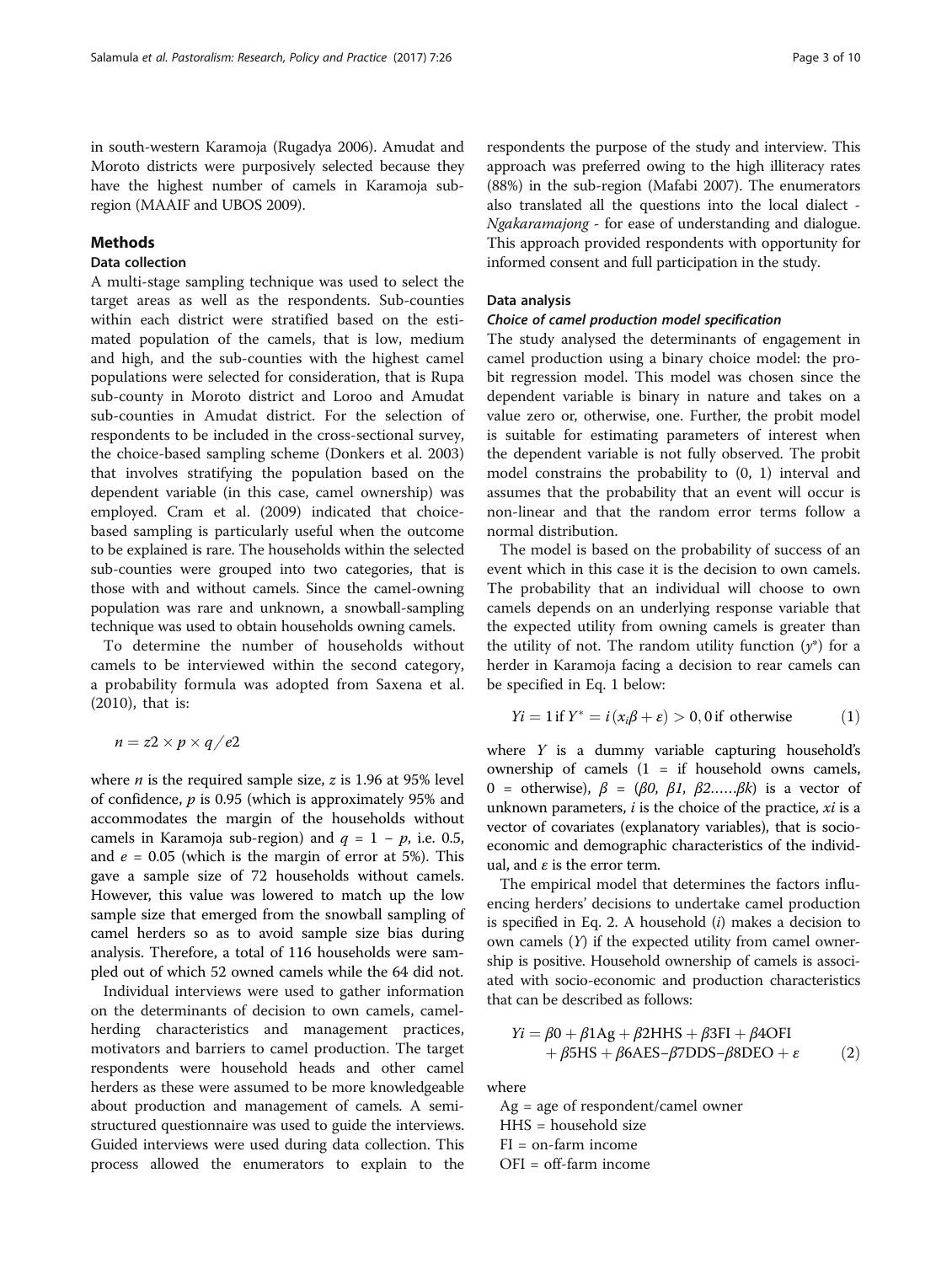AES = access to extension services

- DDS = distance to veterinary drug store
- DEO = distance to nearest extension office

Extension support was captured in two forms, that is access to extension services and distance to the nearest extension office. Access to extension services was aimed at determining whether or not a household was visited by an extension worker, whereas distance to the nearest extension office was meant to determine how close an extension office was in case a household wanted to obtain livestock-related services. Access to extension services was a dummy variable hypothesised as 1 if the household was ever visited by an extension officer and 0 if otherwise. A dummy variable is an artificial variable created to represent an attribute with two or more distinct categories/levels (Skrivanek [2009\)](#page-9-0).

The positive or negative sign of the coefficient  $(\beta)$  indicates the direction of the relationship between a given independent variable  $(x)$  and the dependent variable  $(y)$ .

Marginal effects were calculated to determine how much each of the independent variables changes the likelihood of respondents falling in either categories of the dependent variables. The marginal values give the effect that a unit change in the single independent variable has on the likelihood of camel ownership, keeping all other variables at their mean values.

Prior to probit model estimation, the variance inflation factor (VIF) was employed to test the presence of multi-collinearity among independent variables. According to Robinson and Schumacker [\(2009](#page-9-0)), the threshold for the VIF is 10. The results showed that VIFs for all the variables were less than the threshold that is between 1.08 and 1.76, indicating that multicollinearity was not a problem in the model. Robust standard error calculation was used to deal with the problem of heteroscedasticity.

## Results

#### Characteristics of sampled households

The average age of camel herders was 54 whereas that of the non-camel herders was 46 years. The average number of members per household was 11 for both camel-owning and non-camel-owning households. Majority (98%) of the households owned livestock, with an average herd size of 15.5 tropical livestock units. Households with camels had on average a higher on-farm income (UGX. 1,628,802 (US\$483)) compared to those without camels (UGX. 643,164 (US\$191)). On the other hand, households without camels had on average a higher off-farm income (UGX. 487,172 (US\$145)) compared to camel-owning households (UGX. 318,039 (US\$94)).

The other specific attributes are presented in Table 1.

#### Camel acquisition and herd composition

Majority of the camel owners were male with just a few female-headed households owning camels (Table [2](#page-4-0)). These were mainly widows. Results revealed that majority of the camels owned had been inherited, with a few of the households having acquired camels through purchase and as bride price (Table [2](#page-4-0)). The average camel herd size per household was  $18 \pm 22$  heads. Generally, the camel herd was mostly made up of  $\text{cows},\text{}^{1}$  and only a small number of camel owners had received extension support related to camel rearing (Table [2\)](#page-4-0).

|  |  |  | Table 1 Characteristics of camel-owning and non-camel-owning households |  |
|--|--|--|-------------------------------------------------------------------------|--|
|  |  |  |                                                                         |  |

|                                               |           | All households                     | Camel households                   | Non-camel households          |
|-----------------------------------------------|-----------|------------------------------------|------------------------------------|-------------------------------|
| Explanatory variable                          |           | Mean $\pm$ SD                      | Mean $\pm$ SD                      | Mean $\pm$ SD                 |
| Age of household head (years)                 |           | $49.62 \pm 14.98$                  | $54.2 \pm 13.8$                    | $45.91 \pm 14.98$             |
| Household size (people)                       |           | $11.35 \pm 5.88$                   | $11.46 \pm 5.48$                   | $11.27 \pm 6.23$              |
| On-farm income (Uganda shillings(UGX))        |           | $1085002 \pm 1471227$ <sup>a</sup> | $1628802 \pm 1728317$ <sup>a</sup> | 643164 ± 1044305 $a$          |
| Off-farm income (Uganda shillings(UGX))       |           | 411353 ± 1172925 <sup>a</sup>      | 318039 ± 526810 $a$                | 487172 ± 1507846 <sup>a</sup> |
| Herd size (TLU) (excluding camels)            |           | $15.53 \pm 25.92$                  | $22.16 \pm 35.49$                  | $10.14 \pm 11.88$             |
| Herd size (camels only)                       |           |                                    | $17.96 \pm 22.12$                  |                               |
| Extension support                             | Yes       | 21.2%                              | 23.1%                              | 19.7%                         |
|                                               | <b>No</b> | 78.8%                              | 76.92%                             | 80.3%                         |
| Access to credit                              | Yes       | 29.2%                              | 25.5%                              | 32.3%                         |
|                                               | No.       | 70.8%                              | 74.5%                              | 67.7%                         |
| Distance to the nearest input stockist (km)   |           | $8.31 \pm 6.76$                    | $9.19 \pm 6.47$                    | $7.63 \pm 6.94$               |
| Distance to the nearest extension office (km) |           | $6.69 \pm 5.82$                    | $6.41 \pm 5.65$                    | $6.91 \pm 5.98$               |

Tropical livestock units (TLU) for livestock include camels = 1.1, cattle = 0.5, goats = 0.1, sheep = 0.1, donkeys = 0.5 and chicken = 0.01 (FAO [2003\)](#page-8-0)  $a$ 1 US dollar = 3370 Uganda shillings at the time of data collection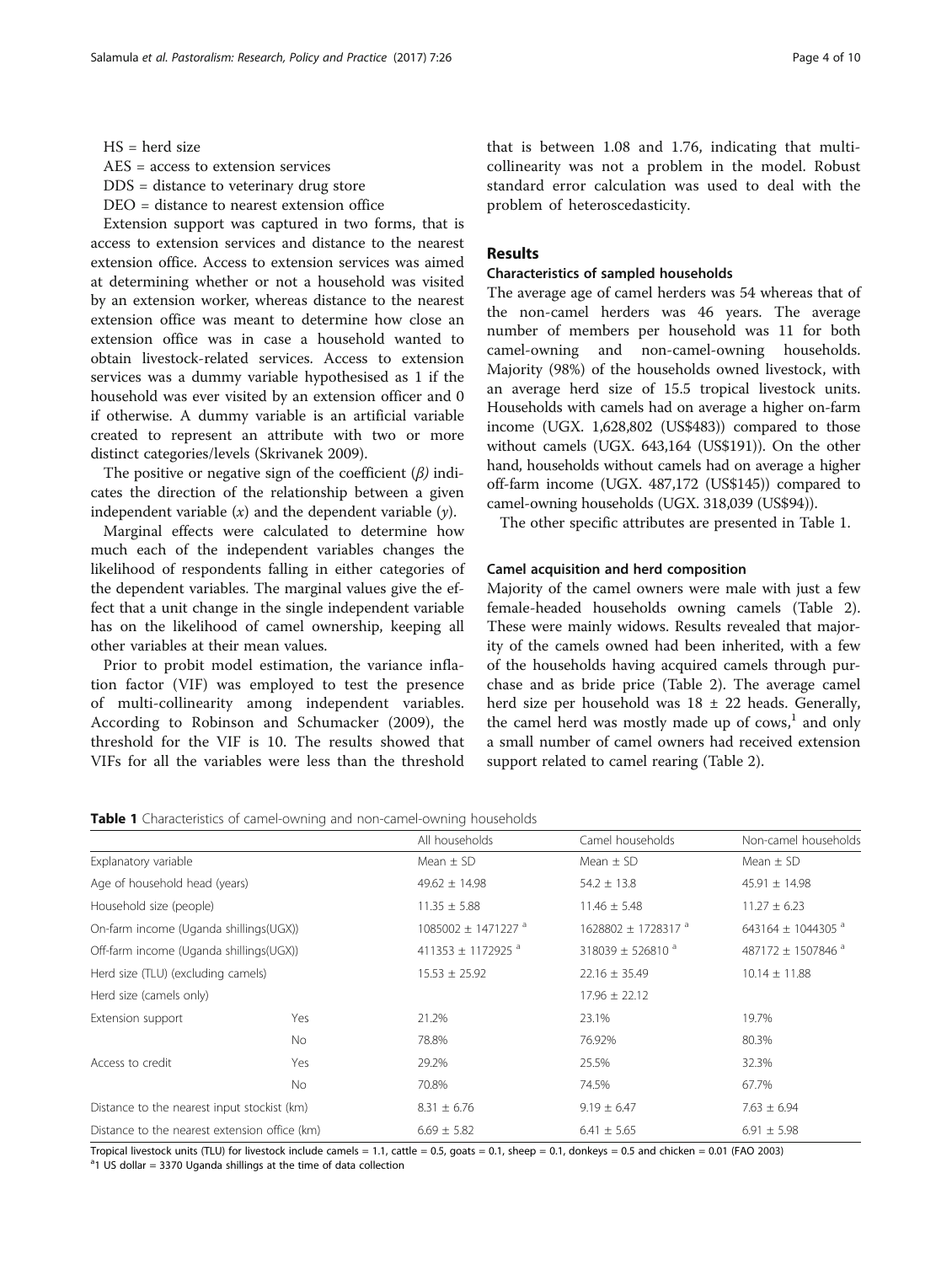<span id="page-4-0"></span>Table 2 Camel acquisition and herd composition

| Attribute                                            | Indicator         |
|------------------------------------------------------|-------------------|
| Sex of household head ( $n = 52$ )                   |                   |
| Male                                                 | 81%               |
| Female                                               | 19%               |
| Source of initial camel stock                        |                   |
| Inherited                                            | 48.1%             |
| Bought                                               | 40.4%             |
| Received as bride price                              | 3.8%              |
| Received as gift                                     | 7.7%              |
| Average camel herd size                              | $17.96 \pm 22.12$ |
| Adult camel herd size (mean)                         | $13.52 \pm 17.27$ |
| Number of calves (mean)                              | $4.53 \pm 5.763$  |
| Number of cows (mean)                                | $9.67 \pm 12.368$ |
| Number of bulls (mean)                               | $3.85 \pm 7.149$  |
| Received extension support focusing on camel rearing | 8%                |

#### Factors influencing the decision to own camels

The probit regression model was significant at 1% significance level  $(P = 0.0058)$  indicating that all the espoused determinants jointly influenced the decision for camel production. The age of the household head, onfarm income, household size and herd size (TLUs) significantly influenced the decision to own camels (Table 3).

The age of the household head was positively and significantly related to the probability of owning camels, which could be attributed to the fact that older individuals often have more experience with livestock management and have also accumulated capital assets over the years. This finding relates to the estimated mean age values for camel and non-camel households, where there is a higher average age for camel owners. The marginal effects indicated that if the age of the household increased by one unit, the change in the probability of a household owning camels increased by 1.4%. The results also showed that households that had larger livestock herds were more likely to own camels given the social, economic and cultural value attached to livestock in pastoral communities. Increasing the herd size by one unit increases the change in the likelihood of owning camels by 0.75%.

On-farm income was also found to be a positive determinant of ownership of camels. The present results therefore suggest that the more income a household accrues from sale of livestock and their products the more likely that household would own camels that would further increase on-farm income. Therefore, a unit increase in the income from sale of farm produce would increase the change in the probability of owning camels by a very small extent. On the other hand, it was observed that a unit increase in the household size by one person led to a decreased change in the probability by 3.1% of a household owning camels.

#### Household labour engagement in camel management

The findings revealed that while almost all household members were involved in different camel management activities, specific roles and responsibilities were assigned to different individuals depending on sex and age. The strenuous herding activities and calf management were mostly left to children below 18 years of age who were guided and helped by adult males whereas women were mostly involved in milking activities (Table [4](#page-5-0)). The elderly in the household were mainly involved in treating camels for diseases. In general, the adult males and adult children between 10 and 18 years of age were greatly involved in camel management activities.

## Motivational and constraining factors for engagement in camel production

Camel owners revealed that their main reasons for owning camels included higher milk quantities from camels compared to other livestock (44.3%), family historical traits in camel rearing (13.6%) and existence of plenty of forage for camels in the study area (10.2%). Other reasons included the fact that owning a camel was an

Table 3 Determinants of camel of production in Karamoja sub-region, Uganda

| <b>TWATE</b> CONTINUES OF CONTICT OF PROGRAMMENT IN FRIGHTIONS SONS REGIONS ORDINARY |                |                  |                  |  |  |
|--------------------------------------------------------------------------------------|----------------|------------------|------------------|--|--|
| Determinants                                                                         | Coefficients.  | Robust std. err. | Marginal effects |  |  |
| Age of household head                                                                | $0.035598^c$   | 0.01103          | 0.0141323        |  |  |
| Household size                                                                       | $-0.07823c$    | 0.029503         | $-0.0310558$     |  |  |
| on-farm income                                                                       | $2.95E - 07a$  | $1.60F - 07$     | $1.17E - 07$     |  |  |
| Off-farm income                                                                      | $-1.48E - 07$  | $1.20E - 07$     | $-5.88E - 08$    |  |  |
| Total livestock units                                                                | $0.018985^{b}$ | 0.008232         | 0.0075371        |  |  |
| Received extension                                                                   | 0.256995       | 0.3203           | 0.1022319        |  |  |
| Distance to the nearest input stockist                                               | 0.024776       | 0.024034         | 0.009836         |  |  |
| Distance to the nearest extension office                                             | $-0.03359$     | 0.027677         | $-0.0133359$     |  |  |
| Constant                                                                             | $-1.57425$     | 0.627032         |                  |  |  |
|                                                                                      |                |                  |                  |  |  |

Number of observations = 107, Wald chi<sup>2</sup> (9) = 21.54, log pseudo likelihood = −58.320446, pseudo  $R^2$  = 0.2076, prob. > chi<sup>2</sup> = 0.0058

, <sup>b</sup>, <sup>c</sup> indicate statistical significance at 10%, 5%, 1% respectively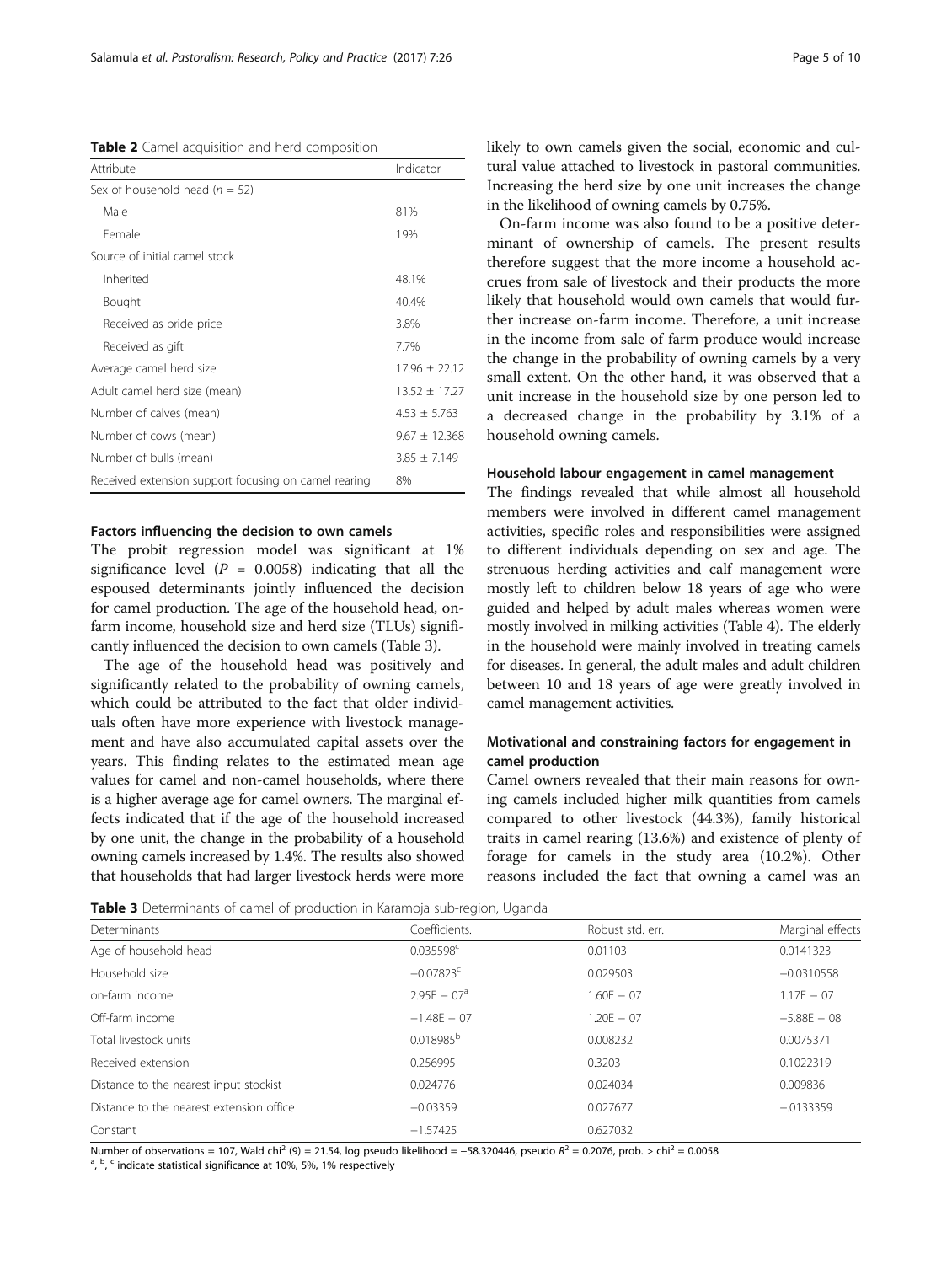|                     | % share of involvement in camel management |                                          |                                           |                                          |                       |  |  |
|---------------------|--------------------------------------------|------------------------------------------|-------------------------------------------|------------------------------------------|-----------------------|--|--|
| Management practice | Adult males<br>$(18-65 \text{ years})$     | Adult females<br>$(18-65 \text{ years})$ | Adult children<br>$(10-18 \text{ years})$ | Young children<br>$(5-10 \text{ years})$ | Elderly<br>(above 65) |  |  |
| Milking             | 28.0                                       | 33.6                                     | 25.0                                      | 5.6                                      | 7.8                   |  |  |
| Herding             | 32.1                                       | 8.8                                      | 34.9                                      | 18.6                                     | 5.6                   |  |  |
| Watering            | 35.0                                       | 21.9                                     | 22.8                                      | 8.0                                      | 12.2                  |  |  |
| Calf management     | 21.7                                       | 14.7                                     | 28.3                                      | 23.9                                     | 11.4                  |  |  |
| Salt management     | 34.1                                       | 26.4                                     | 15.9                                      | 6.6                                      | 17.0                  |  |  |
| Spraying            | 48.7                                       | 14.0                                     | 14.0                                      | 1.3                                      | 22.0                  |  |  |

<span id="page-5-0"></span>Table 4 Labour requirements for camel management

indicator of wealth status (1%), camels being valued higher than other livestock during dowry payment (1%), and camels' ability to go for many days without water (1%).

On the other hand, non-camel-owning households cited high initial cost of camel acquisition (56.1%), lack of camels in their lineage (12.1%), death of previous camel stock (9.1%) and lack of experience in camel production (7.6%) as key constraining factors to engagement in camel production. Other factors reported included camels being easily raided and key targets for raids (3%), lack of labour (3%) to manage camel herds and prevalence of camel diseases (1.5%).

#### **Discussion**

#### Household characteristics

Camel-owning households on average had a higher onfarm income compared to those without camels. Sale of camels and their products such as milk fetches more income compared to sale of other livestock species and crop produce and could be the reason for the higher onfarm income in camel-owning households. According to Watson et al. [\(2016\)](#page-9-0), camels reproduce slowly but the demand for and price of camels is high.

On the other hand, non-camel-owning households had higher off-farm income compared to camel-owning households. These households perhaps take on off-farm income strategies as a way of meeting household consumption needs and also buffering against risks presented by market failures and climatic fluctuations that cripple crop production and also lower the productivity of traditional livestock systems. This study also established considerably a large proportion of female households in Karamoja sub-region. While this appears a unique development, in the context of the sub-region, this should not be strange in any measure. This could be attributed to the historical civil unrest and cattle-rustling episodes that bedevilled the sub-region. From the late 1970s through 1980s to early 2000s, the sub-region experienced intensified proliferation of small firearms especially the AK47 riffles that became a change agent to social construction of the societies in the region (Quam [1997](#page-9-0); Mirzeler and Young [2000;](#page-8-0) Mkutu [2006](#page-8-0); Bevan [2008\)](#page-8-0). A wash with these guns, livestock raiding in the region changed characteristics to commercial raiding from the traditional intentions that were meant for herd reconstitution during a bad year and/or after a raid (Mkutu [2007;](#page-8-0) Agade [2010](#page-8-0); Eaton [2010](#page-8-0)). Raids and counter raids within and between tribal communities (Knighton [2006](#page-8-0); Eaton [2008](#page-8-0)) led to several deaths in the region that left several women widowed; this group became heads of households (Farr et al. [2009;](#page-8-0) Jabs [2010](#page-8-0); Ayoo et al. [2013](#page-8-0)).

#### Camel acquisition and herd composition

The results showed that camel herders were predominantly male. In this region, men are traditionally responsible for the family's most valuable assets, a fact embedded in many pastoral communities (Huisman [2001\)](#page-8-0). Also, the large proportion of male herders is crucial in transferring and adoption of technologies given that decision-making is mostly left to men in most African societies (Adams and Ohene-Yankyera [2014](#page-8-0)).

Further, this study revealed that most of the camels owned were inherited implying a strong adherence to the tradition in the study area. A study by Noor et al. ([2012\)](#page-9-0) also revealed that most of the camel herders in the pastoral production system of Isiolo County, Kenya, had inherited their starting stock from their parents. Inheritance of camels is a common practice among the pastoral communities in East Africa. This practice is also common among the Karamojong, Turkana and Pokot of Kenya. According to Hartley ([1984](#page-8-0)), the transhumant movement of the Turkana from Kenya across the border to the neighbouring Karamoja resulted into peaceful associations among the pastoralists and inter-marriages with the Matheniko of Moroto, enabling this community to also acquire camels. Additionally, the fact that a good number of camel herders had acquired their animals through purchase could be indicative of the increasing appreciation for the role camels play in the livelihoods of this pastoral community. This is also linked to the main motivation for camel ownership in the study area, cited by the pastoralists as consistent provision of high quantities of milk by camels even in the dry season when cattle are moved to other locations in search for forage,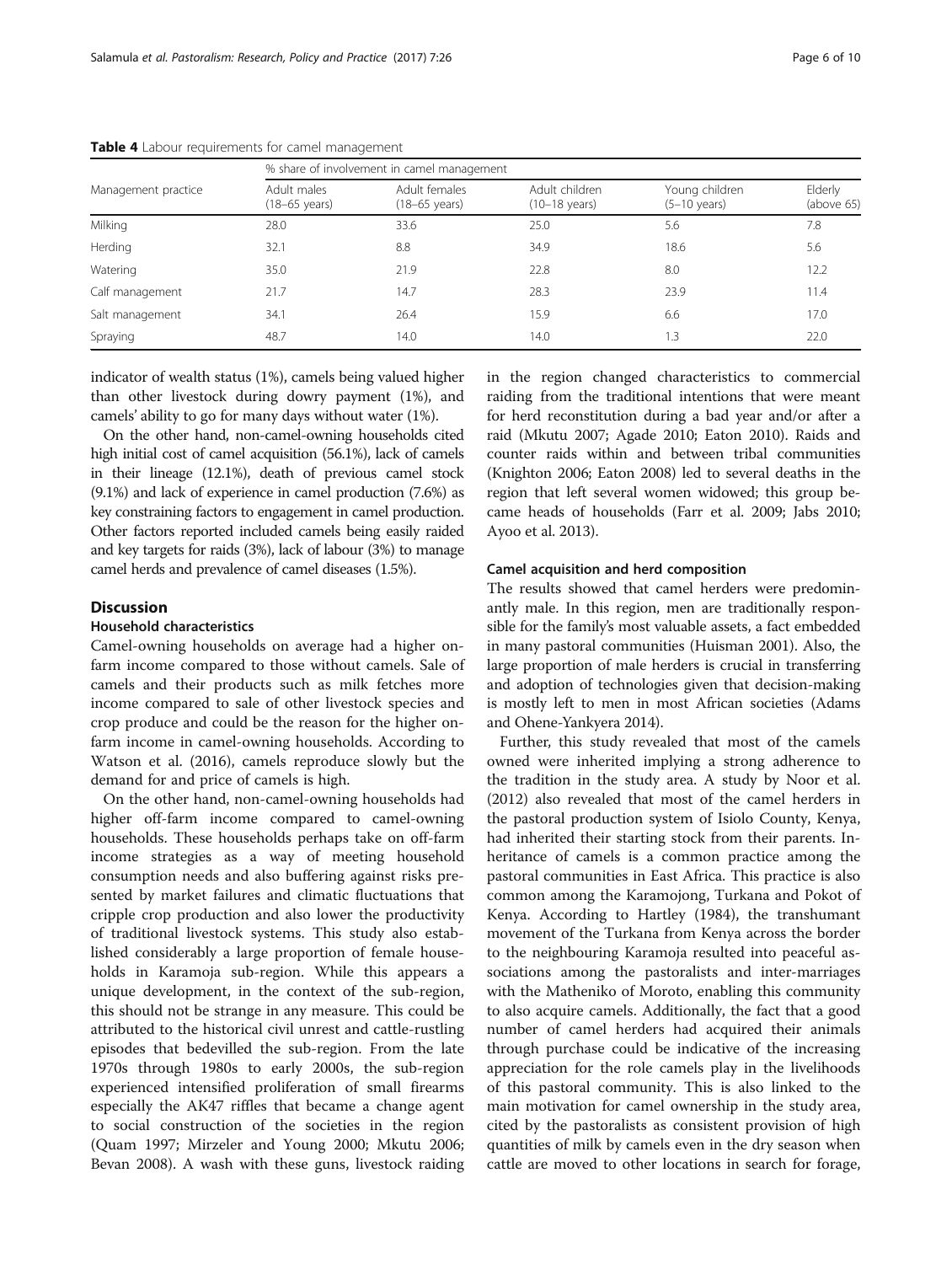thus maintaining household nutritional security all year round. Camels have the potential to cushion the Karamoja community against the negative impact of climate variability and change and could therefore become an important undertaking in the region which is prone to droughts in the coming years.

The study further showed that cows constitute majority of the camel herds. This is also related to the main reason for keeping camels which pastoralists cited as camels' ability to continuously provide high milk quantities all year round. According to Teka ([1991](#page-9-0)), having a camel herd with more cows guarantees a stable recovery after drought or disease outbreak, thus ensuring continuity of camel rearing in a community. A highly female-dominated camel herd is also a strategy for household food provisioning by ensuring consistent milk supply to the household even during extreme events such as drought. The findings therefore demonstrate the importance of camels in ensuring food security, thus building the resilience of the pastoral households in this sub-region marred by recurrent droughts. The results correlate with earlier findings by Ishag and Ahmed ([2011](#page-8-0)) who noted that cows made up about 70% of the camel herd in Sudan. Similarly, Teka [\(1991\)](#page-9-0) and Aujla et al. ([1998](#page-8-0)) reported that the camel herds in Somalia and Pakistan were mostly composed of cows.

#### Determinants of camel production

Socio-economic determinants namely age of the household head, household size, herd size and on-farm income were found to influence the likelihood of owning camels in the study area. A study by Martínez-García et al. ([2015](#page-8-0)) similarly reported that the farmer's age, main source of income and herd size were among the factors that influence adoption of animal husbandry technologies among farmers in Central Mexico.

Age of the household head was positively and significantly correlated to the ownership of camels which could be attributed to the fact that the pastoral and agropastoral societies such as in Karamoja are heavily reliant on the age and regiment system in which older individuals that have more livestock assets have greater chances of acquiring status in the community. According to Rwezaura ([1989\)](#page-9-0), where a society is based on a hierarchal organization with a tighter control of elders, the elders often command a greater wealth control. This appears to be the likely predicament playing out in Karamoja with respect to camel production. This in particular could be proven by the lower average age of the non-camel-owning household heads who also highlighted that the initial cost of acquiring camels was prohibitive. Studies by Dossa et al. [\(2008\)](#page-8-0) and Kabubo-Mariara [\(2008](#page-8-0)) showed a connection between age and wealth particularly of livestock in pastoral production systems.

In addition to the age of the household head, large households with presumably more dependents were less likely to own camels. This study earlier revealed that camels are expensive to acquire, hence hindering financially constrained households that might want to own them. Therefore, it can be explained that in large households, financial resources are appropriated to the most pressing needs such as food and health care instead of acquiring camels that are expensive. According to Ansah et al. ([2015](#page-8-0)), larger household size would translate into availability of labour. However, Yirga [\(2007\)](#page-9-0) reported that the available household labour could be diverted to off-farm activities that generate income to ease the consumption pressure imposed by a large family. This implies that there is limited labour available for camel husbandry and related management activities, which often do not translate into quick income. Studies by Ansah et al. ([2015](#page-8-0)) and Das ([2016](#page-8-0)) also reported a negative correlation between family size and adoption of livestock production technology in Ghana and India.

The study further revealed that the more income a household accrues from the sale of farm produce, the more likely that household would own camels. Robinson and Zappacosta ([2014\)](#page-9-0) reported an increase in the livestock prices in the Karamoja. This aspect would perhaps motivate pastoral households that initially did not own camels to acquire them since camels yield more income than other livestock species when sold. This would ensure a household's financial security.

The study also revealed that households with larger livestock holding are more likely to own camels given the social, economic and cultural value attached to livestock in such communities. Livestock ownership is a sign of wealth to pastoralists (Watson and Van Binsbergen [2008\)](#page-9-0), and wealth is often positively associated with the adoption of new and improved livestock technologies (Martínez-García et al. [2015](#page-8-0)) because wealthier individuals are more able to bear the risk that comes with new enterprises. In Karamoja, majority of the population derive their livelihood from livestock keeping (Lind et al. [2016\)](#page-8-0). Therefore, increase and diversification of the herd through adoption and ownership of resilient livestock species, namely camels, enables the pastoralists to meet their nutritional needs while maintaining productive assets and also acts as insurance in times of drought. This enhances the resilience of such pastoral communities to the impacts of climate variability in the region. Camels are known to be resistant to harsh conditions and are reliable milk producers during dry seasons and drought years when milk from other livestock species is scarce (Farah et al. [2004](#page-8-0)). A study by Ansah et al. [\(2015](#page-8-0)) similarly reported a positive relationship between herd size and adoption of improved livestock breeds.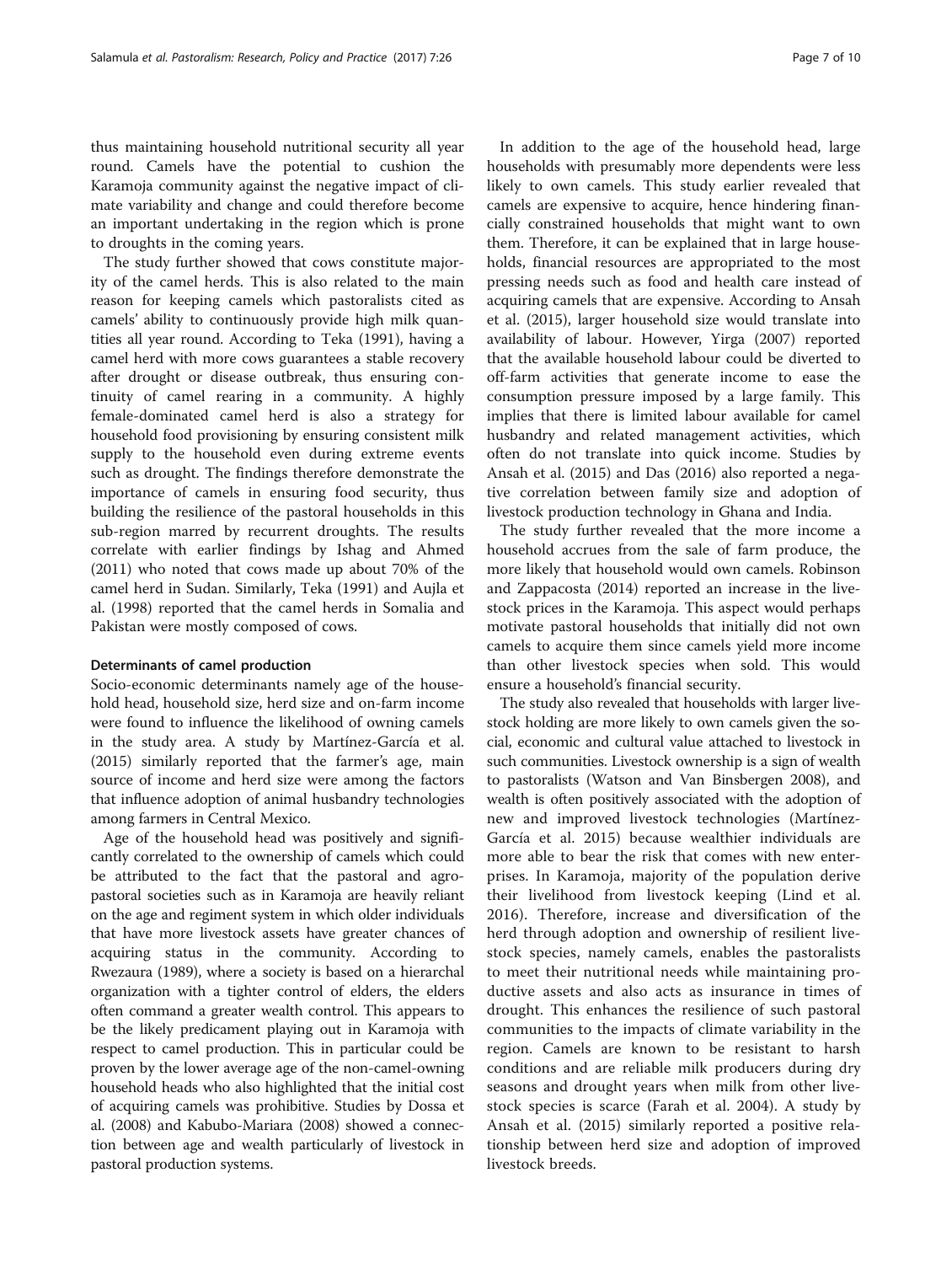Delivery of agricultural extension services in Uganda has been a major concern in promoting agricultural production. In the studied communities, it was evident that the majority of camel herders did not receive extension services as well as veterinary support, mainly due to the distant locations between the government offices and the households. This is aggravated by the nomadic nature of the pastoralists. Further, while extension officers are expected to reach out to the people in need of these services, the lack of logistical support to the extension officers greatly constrains their ability to deliver the services. As a result, only a few herders manage to travel to the main trading centres that are on average 8 km from their homesteads, to purchase veterinary drugs, and majority of the herders rely on indigenous knowledge in camel disease management.

#### Camel management

Camel management in the studied communities is a responsibility of all household members but with differentiated roles based on sex and age. The camel management activities are varied, and they include herding, milking, watering, calf management, salt management and disease control. In the camel production system of Sudan, Shuiep et al. ([2014](#page-9-0)) reported a similar finding where camel management was the responsibility of all household members. In the communities of Amudat and Moroto, elders are responsible for managing the health of the camels which could be attributed to their indigenous ethno-botanical and ethno-pharmacy knowledge which is often enriched with age. Gradé et al. ([2009\)](#page-8-0) clearly stated that elders are the custodians of ethno-veterinary knowledge in the Karamoja sub-region.

The adult children aged between 10 and 18 years were mainly responsible for herding and managing the camels because of cultural labour disintegration, their physical and behavioural attributes and financial constraints to hiring labour. According to earlier studies (e.g. Rugadya [2006](#page-9-0); Ssenkaaba [2015](#page-9-0); Stites et al. [2007\)](#page-9-0), the day-to-day maintenance of livestock in Karamoja is the responsibility of children particularly young boys who are responsible for herding the livestock, while the elders and the youthful boys (also known as Karachunas) are often tasked to protect the animals from raids, attacks and threats such as wild animals. Similarly, studies in Sudan (e.g. Hartley [1984;](#page-8-0) Mukasa-Mugerwa [1981](#page-9-0); Shuiep et al. [2014\)](#page-9-0) also indicated that camel herding is the responsibility of children and men. Women are on the other hand mainly tasked with milking of camels since the lactating animals and their calves are often left around the homestead when the other camels are taken for grazing and watering. According to Bruggeman [\(1994\)](#page-8-0), milking and the production of butter-oil in Karamoja are traditionally female tasks, but when livestock are kept far away from

the permanent settlement, young men will do the milking. While a similar pattern was reported in Pakistan (Aujla et al. [1998\)](#page-8-0), a different pattern was reported in Sudan where milking of camels in Sudan was done by hired labour that are skilled and more knowledgeable in handling camels (Babiker and El-Zubeir [2014;](#page-8-0) Shuiep et al. [2014](#page-9-0)).

## Conclusions

The results revealed that inheritance is the major source of initial camel-rearing stock and that herd diversification is a common practice among the Karamojong community. The study also revealed that older individuals, with less household members and large livestock herd sizes and more income generated from the sale of livestock and livestock products, were more likely to take on camels. Higher milk yield from camels compared to other livestock and family historical traits in camelrearing emerged as the main motivation for owning camels. The constraining factors given were high initial cost of camel acquisition and lack of camels in their lineage, hence limited skills in handling camels. The results show that pastoralists' socio-economic attributes are relevant in understanding the decision to own camels by a household. Since camel rearing could become an important food source in the sub-region in the near future, the factors that positively influence camel ownership should be improved whereas efforts should be put into ameliorating those that negatively influence camel ownership. The majority of camel herders lack access to livestock extension services and credit facilities. For improved camel production in the region, this study recommends that the herders should be availed with important information on camel management. Building the capacities of extension agents in camel production is also key to better camel production in the region. There is also need to come up with a trainer-of-trainers approach in the areas where there are inadequate extension services so as to address the constraints faced by camel keepers. Village savings groups should also be established to increase access to credit.

## Endnote

<sup>1</sup>A female camel is referred to as a cow.

#### Acknowledgements

We thank the Regional Universities Forum for capacity building in Agriculture (RUFORUM) for funding this research. Our sincere gratitude is also extended to the people of Karamoja for providing the required information and for the hospitality shown during the research. We also appreciative of the assistance we got from the team of research assistants who tremandaously aided in translations and data collection.

#### Authors' contributions

JBS identified and recruited the research assistants and collected and analysed the data. All authors read, corrected and approved the final manuscript.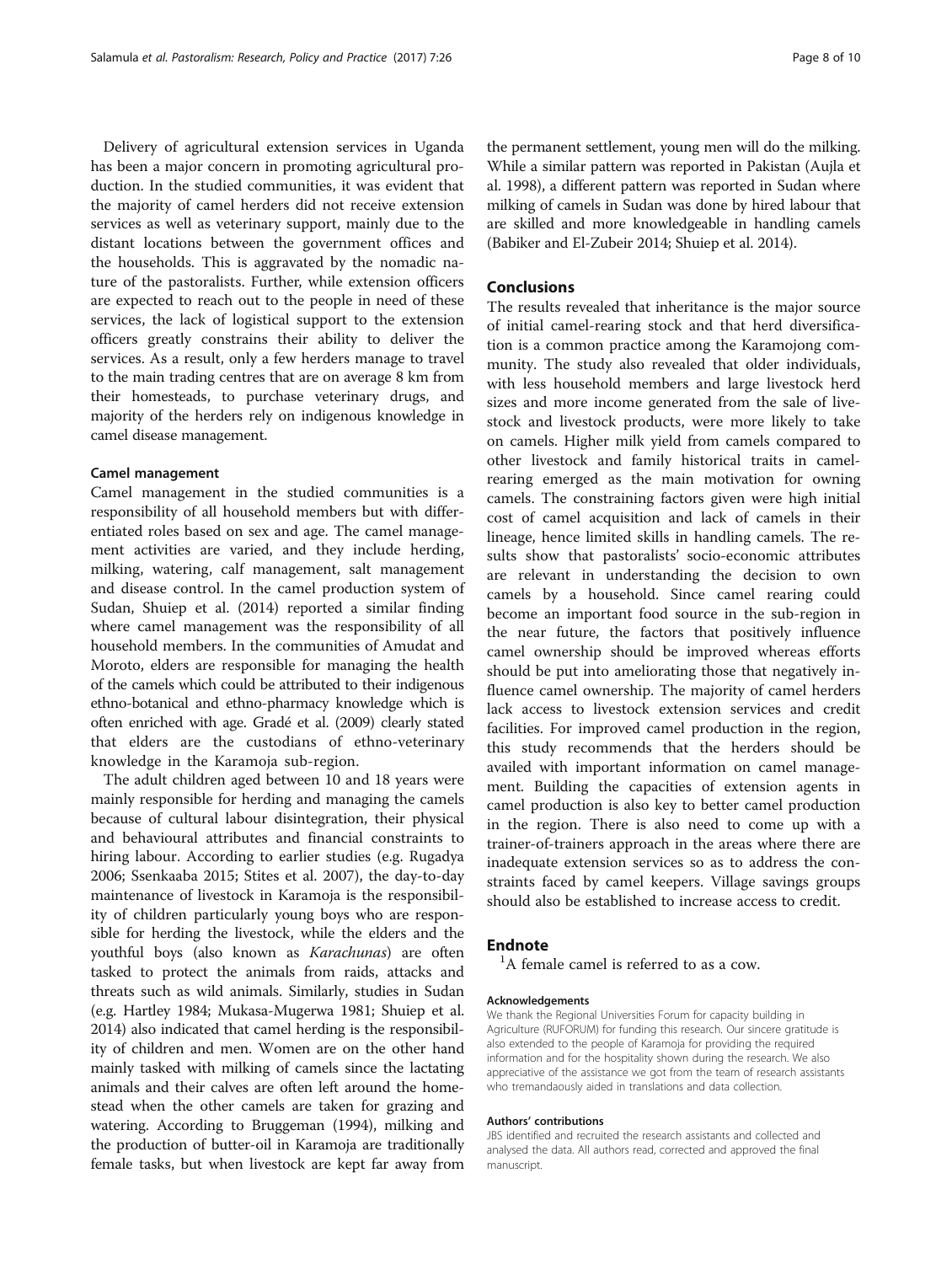#### <span id="page-8-0"></span>Competing interests

The authors declare that they have no competing interests.

#### Publisher's Note

Springer Nature remains neutral with regard to jurisdictional claims in published maps and institutional affiliations.

#### Author details

<sup>1</sup>School of Forestry, Environmental and Geographical Science, Makerere University, Kampala, Uganda. <sup>2</sup> Regional Universities Forum for Capacity Building in Agriculture (RUFORUM), Kampala, Uganda. <sup>3</sup>National Agricultural Research Organisation, Tororo, Uganda. <sup>4</sup>School of Agricultural Sciences, Makerere University, Kampala, Uganda.

#### Received: 1 March 2017 Accepted: 16 June 2017 Published online: 18 September 2017

#### References

- ACF(Action Contre la Faim). 2008. Food security & livelihoods assessment Kaabong & Moroto, Karamoja.
- Adams, F., and K. Ohene-Yankyera. 2014. Socio-economic characteristics of subsistent small ruminant farmers in three regions of northern Ghana. Asian Journal of Applied Science and Engineering 3 (3): 351–364.
- Agade, K.M. 2010. Complexities of livestock raiding in Karamoja. Nomadic Peoples 14 (2): 87–105.
- Ansah, I.G.K., D. Eib, and R. Amoako. 2015. Socioeconomic determinants of livestock production technology adoption in northern Ghana. Asian Journal of Agricultural Extension, Economics & Sociology 5 (3): 166–182.
- Aujla, K., A. Jasra, and M. Munir. 1998. Socioeconomic profile of camel herders in South-western mountainous areas of Pakistan. Proceeding of the Third Annual Meeting for Animal Products under Arid Conditions, Al-Ain, United Arab Emirates. 2:154-174.
- Ayoo, S, R. Opio, and O.T. Kakisa. 2013. Karamoja situational analysis. Northern Uganda Women's Empowerment Programme (NUWEP). Kampala: CARE International in Uganda.
- Babiker, W.I., and I.E. El-Zubeir. 2014. Impact of husbandry, stages of lactation and parity number on milk yield and chemical composition of dromedary camel milk. Emirates Journal of Food and Agriculture 26 (4): 333.
- BakamaNume, B.B. 2010. A contemporary geography of Uganda. Dar es Salaam: Mkuki na Nyota publishers limited.
- Bevan, J. 2008. Crisis in Karamoja: Armed violence and the failure of disarmament in Uganda's most deprived region. Occasional Paper 21. Geneva: Small Arms Survey.
- Bidoli, T., A. Isa, B. Shehu, D. Kezi, and M. Abdullahi. 2013. Assessment of the effects of climate change on livestock husbandry and practices in Jigawa State, Nigeria. Journal of Agricultural Extension 16 (1): 20–30.
- Bruggeman, H. 1994. Pastoral women and livestock management: examples from Northern Uganda and Central Chad. Issue Paper 50. London: IIED.
- Bryan, E., C. Ringler, B. Okoba, J. Koo, M. Herrero, and S. Silvestri. 2013. Can agriculture support climate change adaptation, greenhouse gas mitigation and rural livelihoods? Insights from Kenya. Climatic Change 118 (2): 151-165.
- Cram, D.P., V. Karan, and I. Stuart. 2009. Three threats to validity of choice-based and matched sample studies in accounting research. Contemporary Accounting Research 26(2):477-516.
- Das, S. 2016. Adoption behavior of rabbit production technology in Meghalaya. Indian Research Journal of Extension Education 12 (2): 75–79.
- Deressa, T.T., R.M. Hassan, C. Ringler, T. Alemu, and M. Yesuf. 2009. Determinants of farmers' choice of adaptation methods to climate change in the Nile Basin of Ethiopia. Global Environmental Change 19 (2): 248–255.
- Donkers, B., P.H. Franses, and P.C. Verhoef. 2003. Selective sampling for binary choice models. Journal of Marketing Research 40 (4): 492–497.
- Dossa, L.H., B. Rischkowsky, R. Birner, and C. Wollny. 2008. Socio-economic determinants of keeping goats and sheep by rural people in southern Benin. Agriculture and Human Values 25 (4): 581–592.
- Eaton, D. 2008. The business of peace: Raiding and peace work along the Kenya-Uganda border (part I). African Affairs 107 (426): 89–110.
- Eaton, D. 2010. The rise of the 'trader': the commercialization of raiding in Karamoja. Nomadic peoples 14(2): 106–122.
- Egeru, A., O. Wasonga, J. Kyagulanyi, G.M. Majaliwa, L. MacOpiyo, and J. Mburu. 2014. Spatio-temporal dynamics of forage and land cover changes in Karamoja sub-region, Uganda. Pastoralism 4 (1): 1–21.
- Egeru, A, O. Wasonga, L. Macopiyo, J. Mburu, and M.G. Majaliwa. 2015. Abundance and diversity of native forage species in pastoral Karamoja subregion, Uganda. African Study Monographs 36(4):261-297.
- Elhadi, A.Y., D. Nyariki, V. Wasonga, and W. Ekaya. 2012. Factors influencing transient poverty among agro-pastoralists in semi-arid areas of Kenya. African Crop Science Journal 20(1):113-122.
- FAO. 2003. Compendium of agricultural-environmental indicators 1989–91 to 2000, 1–35. Rome: Food and Agriculture Organisation of the United Nations.
- Farah, K., D. Nyariki, R. Ngugi, I. Noor, and A. Guliye. 2004. The Somali and the camel: Ecology, management and economics. Anthropologist 6 (1): 45–55.
- Farr, V., H. Myrttinen, and A. Schnabel (eds.). 2009. Sexed pistols: The gendered impacts of small arms and light weapons. New York: United Nations University Press.
- Fratkin, E. 2001. East African pastoralism in transition: Maasai, Boran, and Rendille cases. African Studies Review 44(3):1–25.
- Gradé, J.T., J.R. Tabuti, and P. Van Damme. 2009. Ethnoveterinary knowledge in pastoral Karamoja, Uganda. Journal of Ethnopharmacology 122 (2): 273–293.
- Hartley, B.J. 1984. The dromedary of the Horn of Africa. In: Cockrill, W.R. (Ed.), The Camelid - An All-purpose Animal, Proceedings of Khartoum Workshop on camels, December 1979. 1:77-79. Uppsala: Scandinavian Institute of African Studies.
- Huisman, C.S. 2001. Once patriarchs and warriors: Masculinity and modernity in Karamoja, Uganda. The Fletcher Journal of Human Security 26:60-80.
- Ishag, I., and M. Ahmed. 2011. Characterization of production system of Sudanese camel breeds. Livestock Research for Rural Development 23 (3): 56.
- Jabs, L.B. 2010. "you can't kill a louse with one finger": A case study of interpersonal conflict in Karamoja, Uganda. Peace & Change 35 (3): 483–501.
- Jones, P.G., and P.K. Thornton. 2009. Croppers to livestock keepers: Livelihood transitions to 2050 in Africa due to climate change. Environmental Science & Policy 12 (4): 427–437.
- Kabubo-Mariara, J. 2008. Climate change adaptation and livestock activity choices in Kenya: An economic analysis. Natural Resources Forum 32:131-141.
- Kagunyu, A.W., and J. Wanjohi. 2014. Camel rearing replacing cattle production among the Borana community in Isiolo County of northern Kenya, as climate variability bites. Pastoralism 4(1):1-5.
- Knighton, B. 2006. Belief in guns and warlords: Freeing Karamojong identity from Africanist theory. African Identities 4 (2): 269–286.
- Krätli, S., C. Huelsebusch, S. Brooks, and B. Kaufmann. 2013. Pastoralism: A critical asset for food security under global climate change. Animal Frontiers 3(1):42– 50.
- Levine, S. 2010. What to do about Karamoja? Why Pastoralism is not the problem but the solution. A food security analysis of Karamoja. Karamoja livelihoods support strategy report, Food and Agriculture. Organisation/European Civil Protection and Humanitarian Aid Operations.
- Lind, J., R. Sabates-Wheeler, S. Kohnstamm, M. Caravani, A. Eid, D.M. Nightingale, and C. Oringa. 2016. Changes in the drylands of eastern Africa: Case studies of pastoralist systems in the region. Nairobi: DFID East Africa Research Hub.
- MAAIF and UBOS. 2009. The national livestock census report 2008, Ministry of Agriculture, Animal Industry and Fisheries (MAAIF), Entebbe: Uganda Bureau of Statistics, Kampala, Uganda.
- Mafabi, D. 2007. 88% in Karamoja illiterate. DanChruchAid and humanitarian aid Department of the European Commission. Available from: [https://www.](https://www.danchurchaid.org/news/news/88-in-karamoja-illiterate) [danchurchaid.org/news/news/88-in-karamoja-illiterate.](https://www.danchurchaid.org/news/news/88-in-karamoja-illiterate)
- Martínez-García, C.G., P. Dorward, and T. Rehman. 2015. Factors influencing adoption of crop and forage related and animal husbandry technologies by small-scale dairy farmers in Central Mexico. Experimental Agriculture 52 (1): 87–109.
- Masuku, M.B., M.S. Nkondze, and A.M. Manyatsi. 2014. The impact of climate change on livestock production in Swaziland: The case of Mpolonjeni area development Programme. Journal of Agricultural Studies 2(1):1–15.
- Melesse, T.M. 2015. Agricultural Technology Adoption and Market Participation under Learning Externality: Impact evaluation on Small-Scale agriculture from Rural Ethiopia. Working Paper No. 2015/06. Maaschricht School of Management.
- Mirzeler, M., and C. Young. 2000. Pastoral politics in the northeast periphery in Uganda: AK-47 as change agent. The Journal of Modern African Studies 38(3): 407–429.
- Mkutu, K.A. 2006. Small arms and light weapons among pastoral groups in the Kenya-Uganda border area. African Affairs 106 (422): 47–70.
- Mkutu, K.A. 2007. Impact of small arms insecurity on the public health of pastoralists in the Kenya-Uganda border regions. Crime, Law and Social Change 47 (1): 33–56.